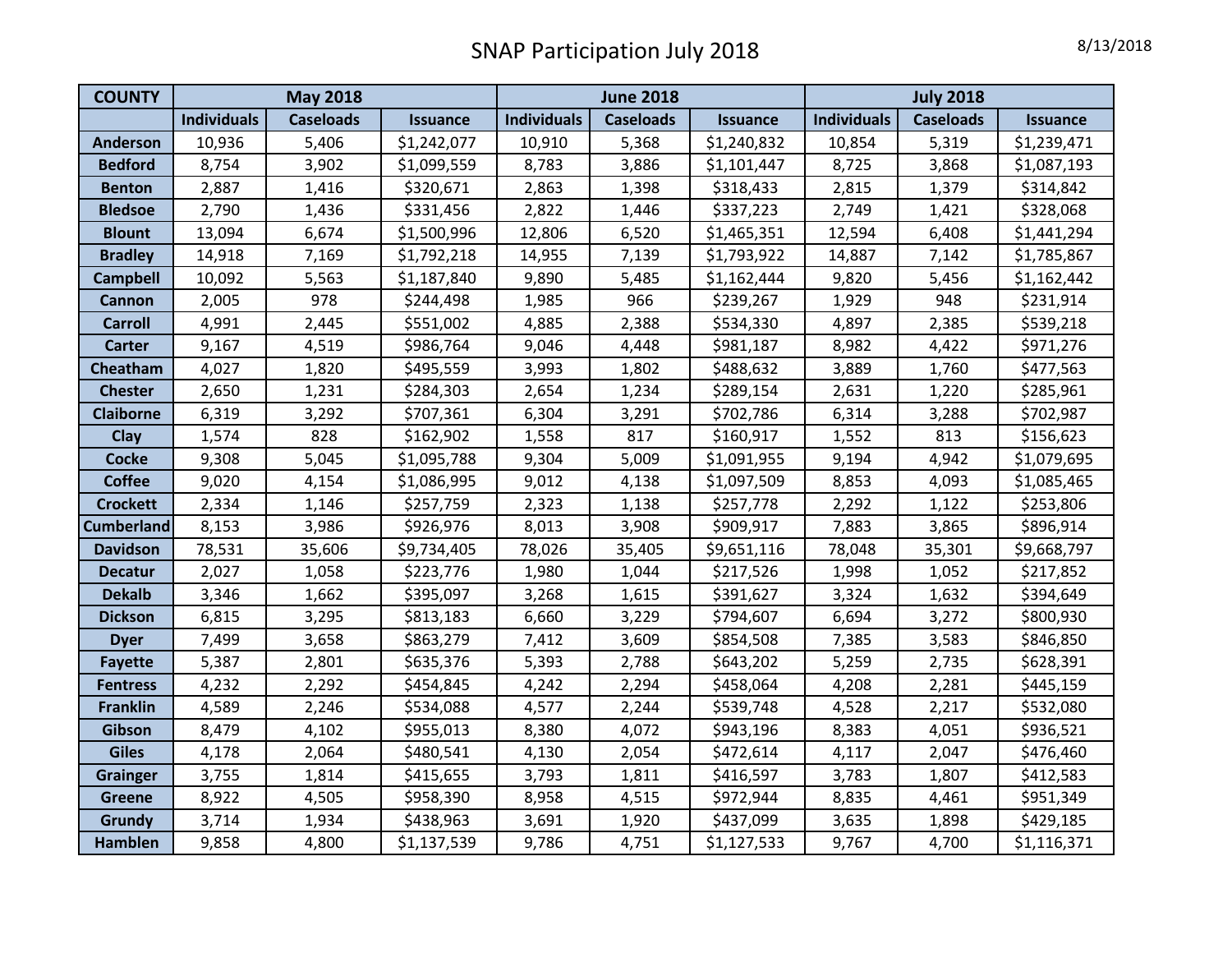|                   | <b>May 2018</b>    |                  |                 | <b>June 2018</b>   |                  |                 | <b>June 2019</b>   |                  |                 |
|-------------------|--------------------|------------------|-----------------|--------------------|------------------|-----------------|--------------------|------------------|-----------------|
| <b>COUNTY</b>     | <b>Individuals</b> | <b>Caseloads</b> | <b>Issuance</b> | <b>Individuals</b> | <b>Caseloads</b> | <b>Issuance</b> | <b>Individuals</b> | <b>Caseloads</b> | <b>Issuance</b> |
| <b>Hamilton</b>   | 46,119             | 23,261           | \$5,772,496     | 45,900             | 22,834           | \$5,713,542     | 45,661             | 22,729           | \$5,678,860     |
| <b>Hancock</b>    | 2,358              | 1,279            | \$271,442       | 2,297              | 1,248            | \$261,434       | 2,312              | 1,244            | \$260,984       |
| Hardeman          | 4,975              | 2,625            | \$574,094       | 4,966              | 2,617            | \$574,427       | 4,941              | 2,597            | \$568,852       |
| <b>Hardin</b>     | 4,998              | 2,605            | \$555,677       | 4,975              | 2,600            | \$554,771       | 4,921              | 2,569            | \$546,966       |
| <b>Hawkins</b>    | 9,666              | 4,713            | \$1,069,822     | 9,551              | 4,658            | \$1,059,804     | 9,513              | 4,625            | \$1,057,035     |
| Haywood           | 4,534              | 2,460            | \$533,616       | 4,531              | 2,430            | \$531,017       | 4,444              | 2,403            | \$518,474       |
| <b>Henderson</b>  | 5,131              | 2,553            | \$580,905       | 5,021              | 2,510            | \$568,993       | 5,041              | 2,524            | \$566,317       |
| <b>Henry</b>      | 5,874              | 2,870            | \$679,156       | 5,802              | 2,831            | \$676,698       | 5,737              | 2,817            | \$667,387       |
| <b>Hickman</b>    | 4,071              | 1,910            | \$470,533       | 3,978              | 1,874            | \$462,265       | 3,873              | 1,851            | \$448,541       |
| <b>Houston</b>    | 1,321              | 608              | \$151,195       | 1,318              | 605              | \$148,004       | 1,294              | 605              | \$145,945       |
| <b>Humphreys</b>  | 2,663              | 1,219            | \$298,609       | 2,630              | 1,216            | \$300,591       | 2,538              | 1,189            | \$291,801       |
| <b>Jackson</b>    | 2,078              | 1,095            | \$226,116       | 2,018              | 1,069            | \$221,820       | 2,058              | 1,095            | \$230,322       |
| <b>Jefferson</b>  | 7,467              | 3,562            | \$829,625       | 7,272              | 3,496            | \$800,066       | 7,201              | 3,490            | \$796,313       |
| Johnson           | 3,345              | 1,833            | \$358,379       | 3,382              | 1,826            | \$360,350       | 3,333              | 1,809            | \$357,318       |
| <b>Knox</b>       | 48,705             | 24,306           | \$5,744,306     | 48,526             | 24,280           | \$5,725,761     | 47,866             | 23,992           | \$5,668,694     |
| Lake              | 1,899              | 1,050            | \$219,952       | 1,879              | 1,042            | \$218,123       | 1,859              | 1,038            | \$217,440       |
| Lauderdale        | 6,060              | 3,063            | \$717,080       | 6,004              | 3,052            | \$713,230       | 5,844              | 2,990            | \$699,218       |
| <b>Lawrence</b>   | 6,249              | 2,995            | \$695,099       | 6,192              | 2,936            | \$689,728       | 6,208              | 2,944            | \$684,725       |
| Lewis             | 1,915              | 1,000            | \$214,087       | 1,904              | 990              | \$214,396       | 1,865              | 980              | \$212,365       |
| Lincoln           | 4,914              | 2,275            | \$560,115       | 4,916              | 2,288            | \$559,154       | 4,843              | 2,263            | \$551,703       |
| Loudon            | 4,808              | 2,254            | \$550,028       | 4,784              | 2,245            | \$545,270       | 4,650              | 2,197            | \$530,152       |
| <b>Macon</b>      | 4,874              | 2,212            | \$568,188       | 4,805              | 2,170            | \$558,456       | 4,751              | 2,173            | \$550,178       |
| <b>Madison</b>    | 16,199             | 7,965            | \$1,912,919     | 16,302             | 7,970            | \$1,931,180     | 16,105             | 7,874            | \$1,908,206     |
| <b>Marion</b>     | 4,970              | 2,473            | \$592,756       | 4,980              | 2,443            | \$600,534       | 4,875              | 2,406            | \$582,311       |
| <b>Marshall</b>   | 4,161              | 1,894            | \$473,162       | 4,145              | 1,890            | \$470,781       | 4,012              | 1,846            | \$452,574       |
| <b>Maury</b>      | 10,151             | 4,757            | \$1,214,738     | 10,060             | 4,752            | \$1,204,295     | 9,954              | 4,711            | \$1,189,845     |
| <b>Meigs</b>      | 2,367              | 1,143            | \$287,137       | 2,317              | 1,108            | \$276,429       | 2,265              | 1,103            | \$270,890       |
| <b>Monroe</b>     | 7,628              | 3,702            | \$852,661       | 7,595              | 3,673            | \$847,322       | 7,481              | 3,617            | \$828,349       |
| <b>Montgomery</b> | 22,696             | 9,910            | \$2,768,373     | 22,745             | 9,846            | \$2,775,987     | 22,469             | 9,770            | \$2,748,577     |
| <b>Moore</b>      | 511                | 230              | \$52,774        | 501                | 223              | \$54,014        | 504                | 224              | \$52,637        |
| <b>Morgan</b>     | 3,721              | 1,806            | \$405,334       | 3,709              | 1,809            | \$405,523       | 3,667              | 1,784            | \$395,094       |
| <b>McMinn</b>     | 8,506              | 4,071            | \$1,012,362     | 8,511              | 4,054            | \$1,012,302     | 8,345              | 4,003            | \$992,575       |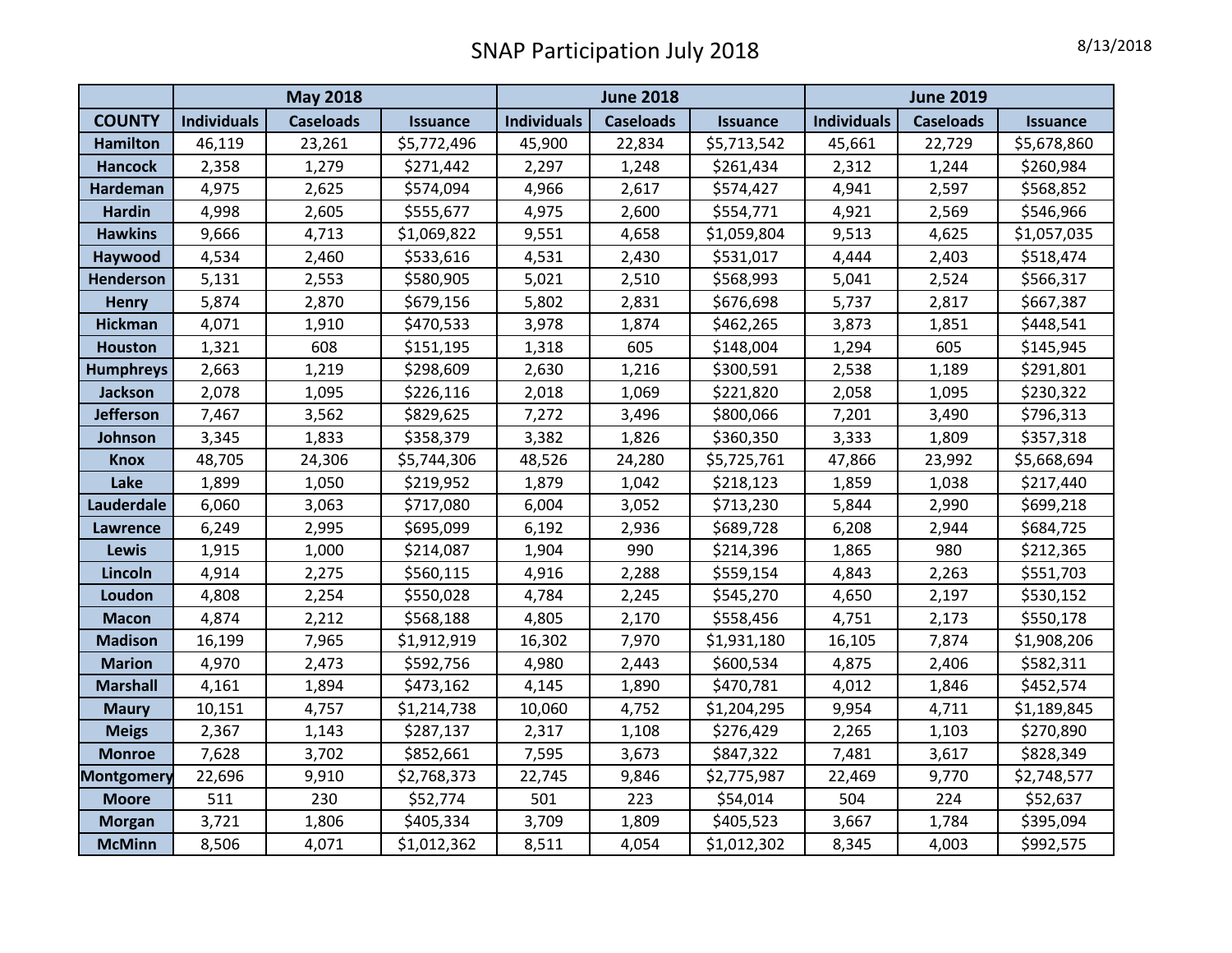| <b>COUNTY</b>     | <b>May 2018</b>    |                  |                 | <b>June 2018</b>   |                  |                 | <b>July 2018</b>   |                  |                 |
|-------------------|--------------------|------------------|-----------------|--------------------|------------------|-----------------|--------------------|------------------|-----------------|
|                   | <b>Individuals</b> | <b>Caseloads</b> | <b>Issuance</b> | <b>Individuals</b> | <b>Caseloads</b> | <b>Issuance</b> | <b>Individuals</b> | <b>Caseloads</b> | <b>Issuance</b> |
| <b>McNairy</b>    | 5,033              | 2,626            | \$560,330       | 4,924              | 2,602            | \$554,891       | 4,846              | 2,552            | \$546,977       |
| <b>Obion</b>      | 5,502              | 2,745            | \$626,558       | 5,433              | 2,708            | \$614,904       | 5,466              | 2,749            | \$617,704       |
| <b>Overton</b>    | 3,252              | 1,685            | \$341,639       | 3,252              | 1,659            | \$340,360       | 3,227              | 1,654            | \$340,843       |
| <b>Perry</b>      | 1,411              | 707              | \$162,658       | 1,409              | 711              | \$163,379       | 1,426              | 712              | \$168,287       |
| <b>Pickett</b>    | 770                | 404              | \$79,547        | 763                | 405              | \$78,726        | 790                | 417              | \$82,279        |
| <b>Polk</b>       | 2,614              | 1,268            | \$286,470       | 2,570              | 1,241            | \$285,048       | 2,585              | 1,231            | \$289,573       |
| Putnam            | 10,282             | 5,033            | \$1,210,728     | 10,180             | 4,999            | \$1,192,662     | 10,196             | 4,991            | \$1,193,769     |
| Rhea              | 6,346              | 3,054            | \$747,995       | 6,296              | 3,010            | \$742,435       | 6,252              | 3,011            | \$742,920       |
| Roane             | 7,461              | 3,615            | \$842,580       | 7,473              | 3,642            | \$846,893       | 7,336              | 3,578            | \$834,705       |
| Robertson         | 7,962              | 3,659            | \$995,877       | 8,000              | 3,642            | \$993,336       | 7,896              | 3,644            | \$982,108       |
| <b>Rutherford</b> | 26,513             | 11,457           | \$3,237,752     | 26,324             | 11,363           | \$3,235,499     | 26,193             | 11,266           | \$3,220,571     |
| <b>Scott</b>      | 6,314              | 3,222            | \$706,328       | 6,245              | 3,183            | \$703,296       | 6,122              | 3,124            | \$686,645       |
| Sequatchie        | 2,925              | 1,446            | \$342,709       | 2,885              | 1,420            | \$340,462       | 2,836              | 1,401            | \$335,790       |
| <b>Sevier</b>     | 10,702             | 4,962            | \$1,172,415     | 10,345             | 4,783            | \$1,128,024     | 10,064             | 4,680            | \$1,093,358     |
| <b>Shelby</b>     | 198,259            | 90,951           | \$25,798,115    | 197,683            | 90,418           | \$25,921,614    | 197,217            | 90,248           | \$25,953,736    |
| <b>Smith</b>      | 2,635              | 1,243            | \$307,765       | 2,642              | 1,245            | \$306,187       | 2,555              | 1,210            | \$300,244       |
| <b>Stewart</b>    | 1,849              | 842              | \$200,924       | 1,870              | 834              | \$203,469       | 1,875              | 836              | \$201,964       |
| <b>Sullivan</b>   | 22,681             | 11,268           | \$2,567,225     | 22,739             | 11,280           | \$2,590,248     | 22,494             | 11,136           | \$2,533,111     |
| <b>Sumner</b>     | 15,382             | 6,913            | \$1,857,877     | 15,350             | 6,910            | \$1,866,652     | 15,094             | 6,818            | \$1,832,262     |
| <b>Tipton</b>     | 9,177              | 4,311            | \$1,091,800     | 9,039              | 4,241            | \$1,074,599     | 9,103              | 4,284            | \$1,088,158     |
| <b>Trousdale</b>  | 1,321              | 664              | \$160,375       | 1,309              | 661              | \$156,996       | 1,262              | 643              | \$153,815       |
| <b>Unicoi</b>     | 3,022              | 1,544            | \$324,644       | 2,976              | 1,512            | \$318,425       | 2,959              | 1,514            | \$318,293       |
| <b>Union</b>      | 3,894              | 1,799            | \$434,983       | 3,885              | 1,787            | \$433,103       | 3,889              | 1,782            | \$434,845       |
| <b>Van Buren</b>  | 884                | 452              | \$94,221        | 910                | 461              | \$99,274        | 922                | 461              | \$97,457        |
| <b>Warren</b>     | 7,357              | 3,484            | \$849,774       | 7,339              | 3,461            | \$857,656       | 7,255              | 3,437            | \$851,504       |
| Washington        | 15,492             | 8,030            | \$1,774,445     | 15,425             | 8,002            | \$1,766,993     | 15,203             | 7,867            | \$1,761,734     |
| <b>Wayne</b>      | 2,340              | 1,224            | \$267,760       | 2,332              | 1,221            | \$267,540       | 2,327              | 1,224            | \$265,742       |
| <b>Weakley</b>    | 5,154              | 2,619            | \$572,400       | 5,119              | 2,602            | \$571,724       | 5,101              | 2,618            | \$569,037       |
| White             | 4,398              | 2,111            | \$490,863       | 4,348              | 2,090            | \$481,186       | 4,335              | 2,085            | \$483,456       |
| Williamson        | 4,371              | 1,980            | \$508,313       | 4,288              | 1,946            | \$501,553       | 4,242              | 1,927            | \$495,114       |
| <b>Wilson</b>     | 9,340              | 4,436            | \$1,171,856     | 9,395              | 4,458            | \$1,179,455     | 9,336              | 4,461            | \$1,171,740     |